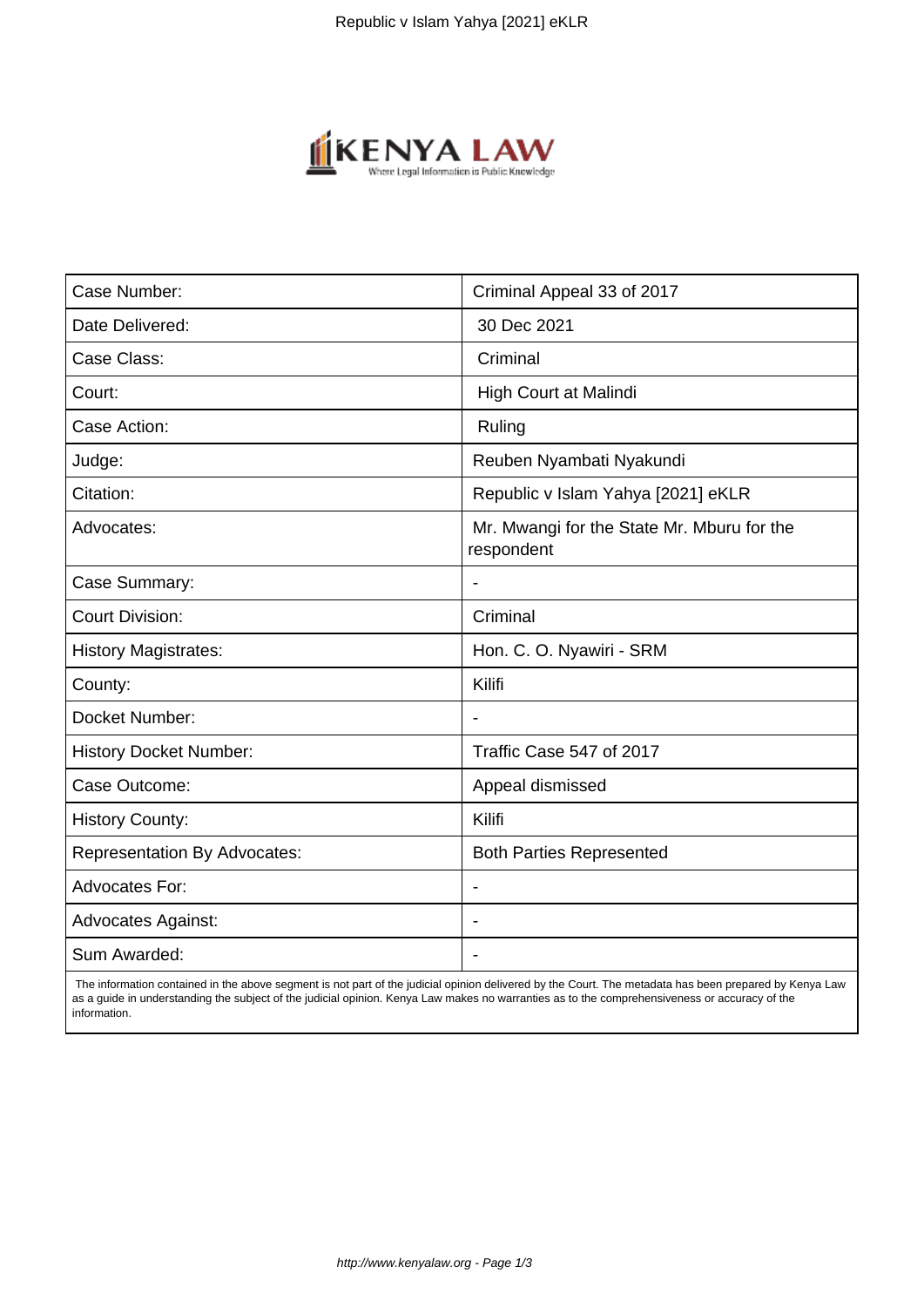### **REPUBLIC OF KENYA**

# **IN THE HIGH COURT OF KENYA**

# **AT MALINDI**

## **CRIMINAL APPEAL NO. 33 OF 2017**

**REPUBLIC.................................................................................................................................................APPELLANT**

### **VERSUS**

**ISLAM YAHYA..................................................................................................................................RESPONDENT**

**(Being Appeal from the Original Sentence in Traffic Case No. 547 of 2017 in the**

**Chief Magistrate's Court at Malindi before Hon. C. O. Nyawiri (SRM)**

**dated 6th November 2017 )**

**CORAM: Hon. Justice Reuben Nyakundi**

 **Mr. Mwangi for the State**

 **Mr. Mburu for the respondent**

**J U D G M E N T**

In this appeal, the state is questioning the exercise of discretion by the Learned trial Magistrate in discharging the respondent under Section 35 (1) of the Code instead of imposing a fine for the traffic offence as charged. The appeal was disposed of by way of written submissions from both counsels. The issues raised therein would form part of determination by this Court without necessarily going into accurate details.

### **Resolution**

Given the wide range of submissions made by the appellant counsel by the same token, this Court delves into the practical approach to how Judges and Magistrate exercise discretion in judicial – making process.

The approach is based on both realistic and formalistic models as well as the Judges or Magistrates opinion. By formalistic model, Judges decide cases by ascertaining the facts and applying the Law whereas the realistic model tend to lean the decision making process of Judges through a judicial hunch. In the scope of the realists approach, Judges are not bound by rules of the Law, but have absolute discretion when determining the outcome of the case. (See John Dickson, Legal Rules, Their Function in the process of **Decision 79 Penn L. Rev. 833 {1931} Oliver Wendell on the path of the Law 10 Harvard L. Review 457** emphasizes the unconscious factors that influence a Judge:

**"The language of judicial decision is mainly the language of logic, and the logical method, and form flatter that longing for certainty and for repose which is in every human mind. But certainty generally is illusion, and repose is nor the destiny of man. Behind the logical form lies a Judgment as to the relative worth and importance of compelling legislative grounds, often an inarticulate and unconscious Judgment, it is true, and yet the very root and nerve of the whole proceeding. The very considerations which Judges most rarely mention and always with apology, are the secret root from which the Law**